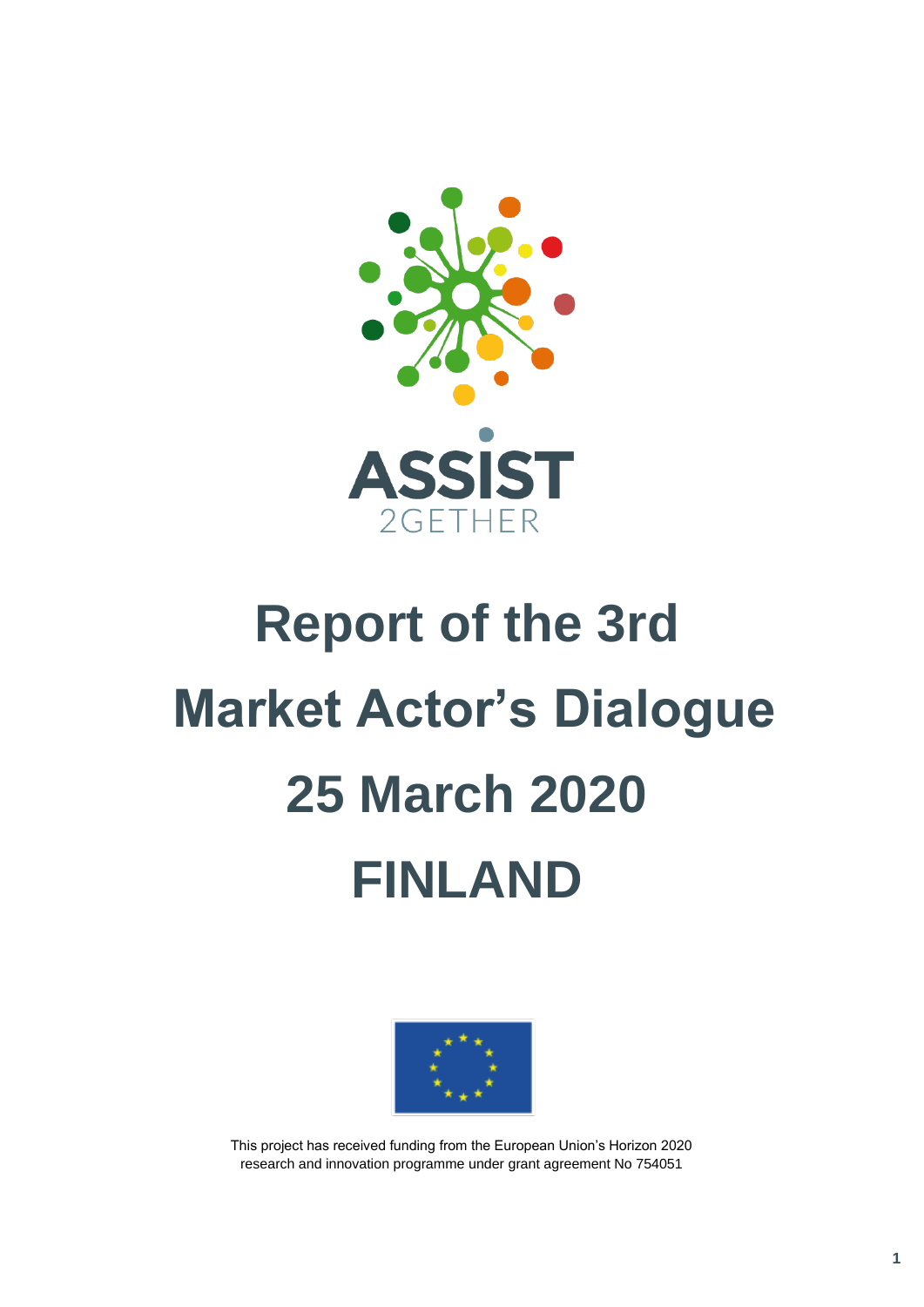## **Table of contents**

| Contents                                                                  |
|---------------------------------------------------------------------------|
|                                                                           |
|                                                                           |
|                                                                           |
| Planning the event, invitations, marketing and stakeholders represented 6 |
|                                                                           |
|                                                                           |
|                                                                           |
|                                                                           |
|                                                                           |
|                                                                           |
| Annex 2. Discussion event invitation (original plan)  17                  |
| Annex 3. Webinar recording and presentations on the website  18           |
| Annex 4. Comments on the subject from The Consumers' Union of Finland     |
| Annex 5. Responses to the questionnaire from Finnish Energy 20            |

#### **Copyright message**

This deliverable contains original unpublished work except where clearly indicated otherwise. Acknowledgement of previously published material and of the work of others has been made through appropriate citation, quotation or both. Reproduction is authorised provided the source is acknowledged.

**Disclaimer** Any dissemination of results reflects only the author's view and the European Commission is not responsible for any use that may be made of the information it contains.

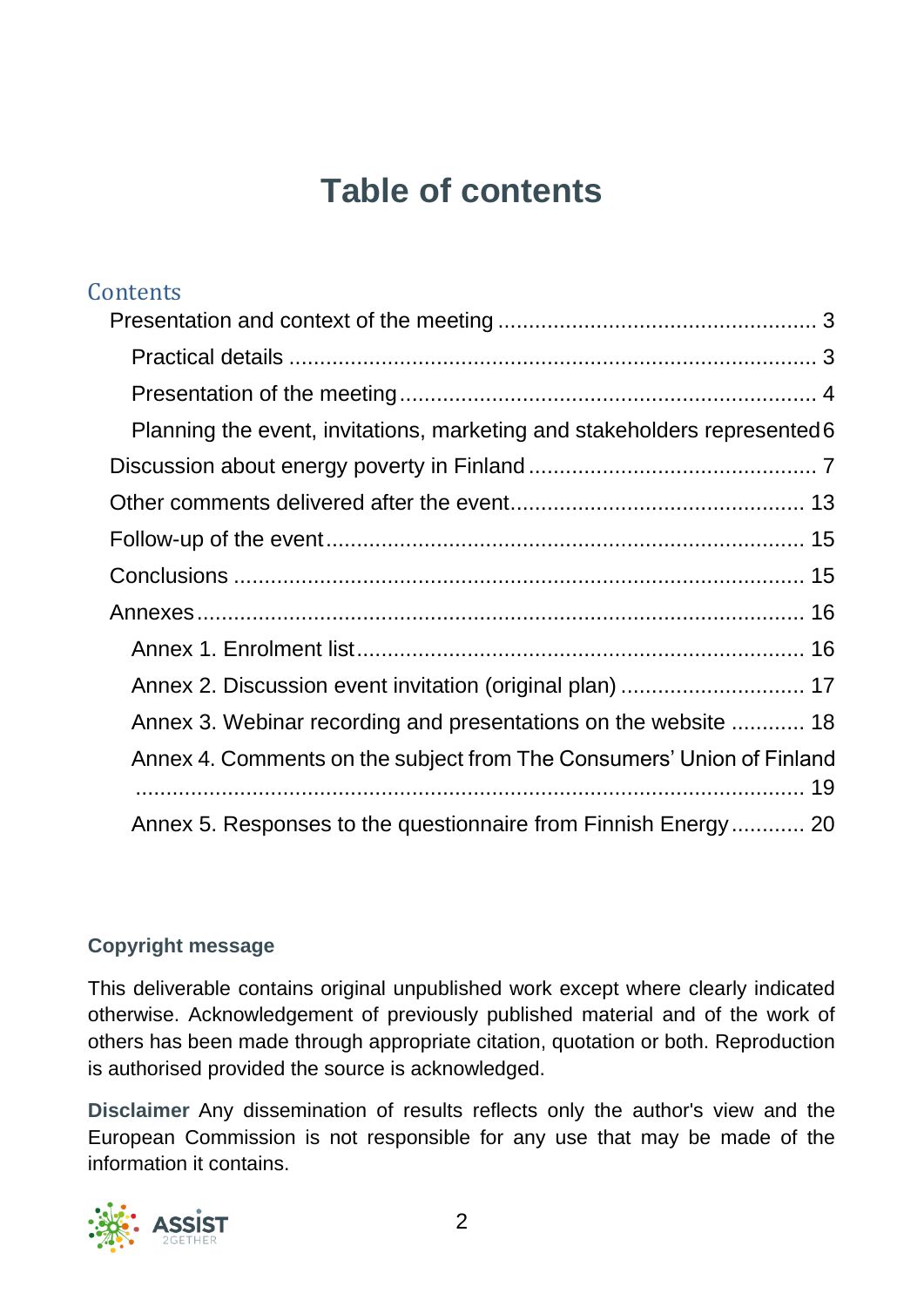## <span id="page-2-0"></span>**Presentation and context of the meeting**

#### <span id="page-2-1"></span>**Practical details**

Location: Webinar (GoToMeeting) due to COVID-19 precautions

Originally planned location: Kalasataman Kummeli, Sörnäisten rantatie 29, Helsinki

Date: Friday 25 March 2020

Time: 09:00 – 11:00

Originally planned time: 09:00 – 13:00

#### **Remote involvement:**

**Participants** 

[participant list removed from this version]

30 webinar participants represented stakeholders in a wide range, including energy and renovation advisors (9 participants); state organisations (6 participants); NGOs (5 participants); research and education institutions (4 participants); social sector experts (3 participants); and an industry organisation (1 participant). In addition, 4 private or anonymous participants and 3 event organisers from VaasaETT attended the webinar.

#### **Presenters**:

Senja Laakso – Centre for Consumer Society Research at the University of Helsinki

Siina Lepola-Lång – Kela Social Insurance Institution of Finland

Juha Salden – Finnish Federation for Social Affairs and Health

Jukka-Pekka Pentikäinen – Peruskorjaamisen ja rakentamisen kehittämiskeskus

Mirva Gullman – social sector expert

Tuula Närvä – The Finnish Green League

**Organisers:**

Sini Numminen – VaasaETT

Hanna Launonen – VaasaETT

Roosa Turkkila – VaasaETT

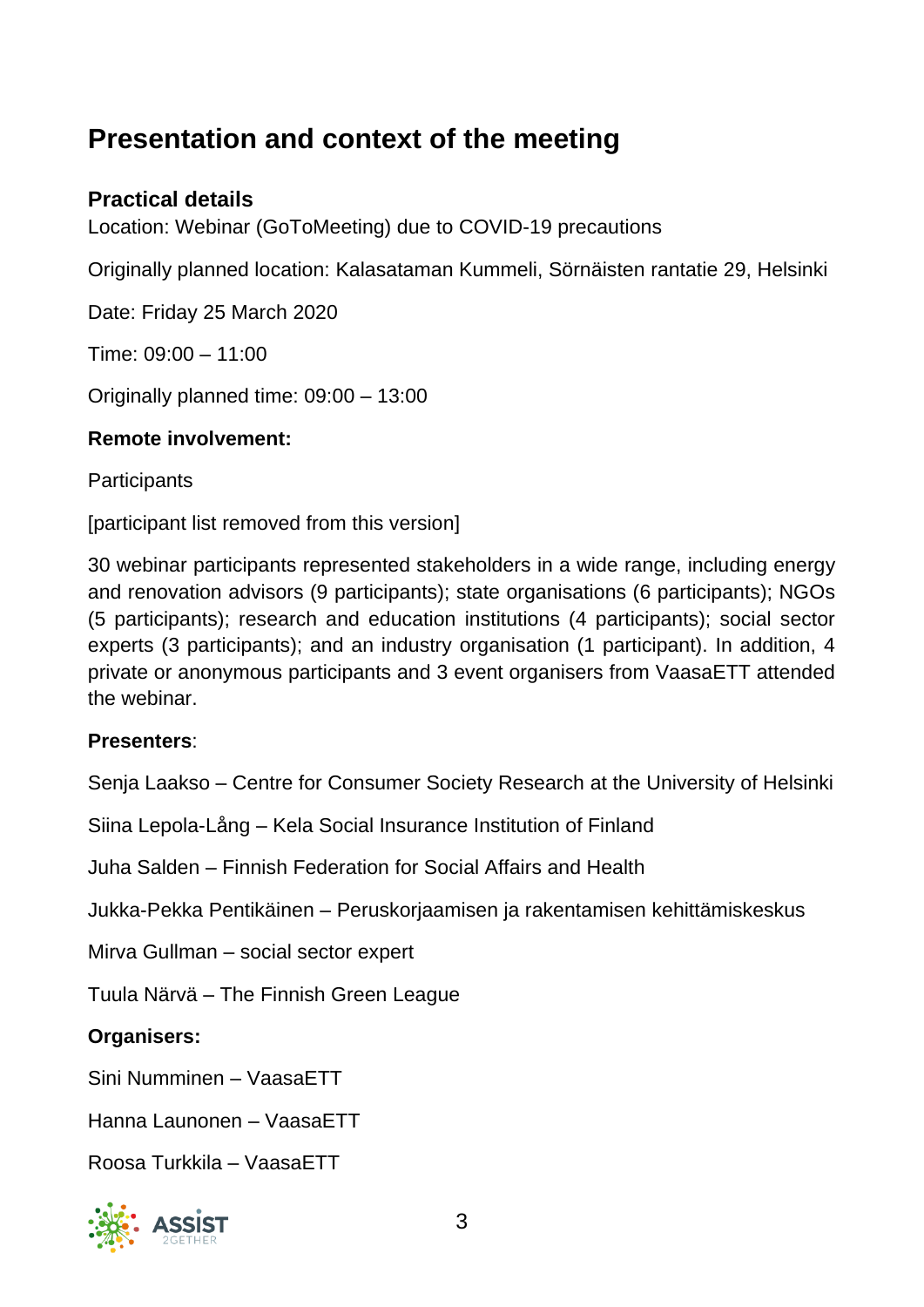#### <span id="page-3-0"></span>**Presentation of the meeting**

#### **OBJECTIVES**

The initial objective of the event had been to hold a physical meeting to discuss energy poverty in Finland and to collect feedback to the draft Vulnerable Consumers Protection Framework Paper (D7.5). As the concept of "energy poverty" is not familiar for many in Finland, and it has not been in political discourses lately, it was considered relevant to invite expert speakers to introduce the participants to the topic from perspectives that are more familiar for them. Each expert presentation was planned to be succeeded by a discussion time. During the discussions, feedback to the related framework paper sections could be collected.

The agenda was made up around three parts: citizen and their income and wellbeing; energy poverty phenomenon and old Finnish housing stock; and solutions.

In the first part, the Finnish official approach in which the prevention of energy poverty is essentially a part of social policy, was studied. First, an expert from Kela, the Social Insurance Institution of Finland, was invited to provide an overview of the Finnish social security system to ensure discussant to have the best background information of different types of social support mechanisms citizen could have access to. Some of this information may be new for some energy sector operators, especially. For example, understanding the eligibility criteria of heating cost allowance available for poor would be a relevant piece of background information about affordability of heating. Then, voice was given for recipients of social assistance (which is the lastresort form of financial assistance for individuals and families which covers some of the basic necessities of life) – to understand the perspectives and experiences of the poor regarding their household energy expenses.

The second part was dedicated to housing stock and energy issues in detached houses – as a core group of people under the threat of energy poverty in Finland live in the countryside in old oil or electricity heated detached houses built in the 1950's<sup>1</sup>. Recent consultation with energy advisors (to D4.5) and other ASSIST research has brought understanding that this sector of homeowners may comprise even a larger group of energy poor than previously acknowledged, and problems may be more severe today. Those houses have got older, some energy expenses have increased, and many homeowners have retired, and thus their income has decreased. Therefore, an expert working with housing renovation was invited to underline sectoral particularities from his daily work.

<sup>1</sup> Laura Oja, Anu Vaahtera, Iivo Vehviläinen, Sanna Ahvenharju ja Laura Hakala. (2013). Selvitys energiaköyhyydestä—Kotitalouksien energiakustannukset. Ministry of Environment.

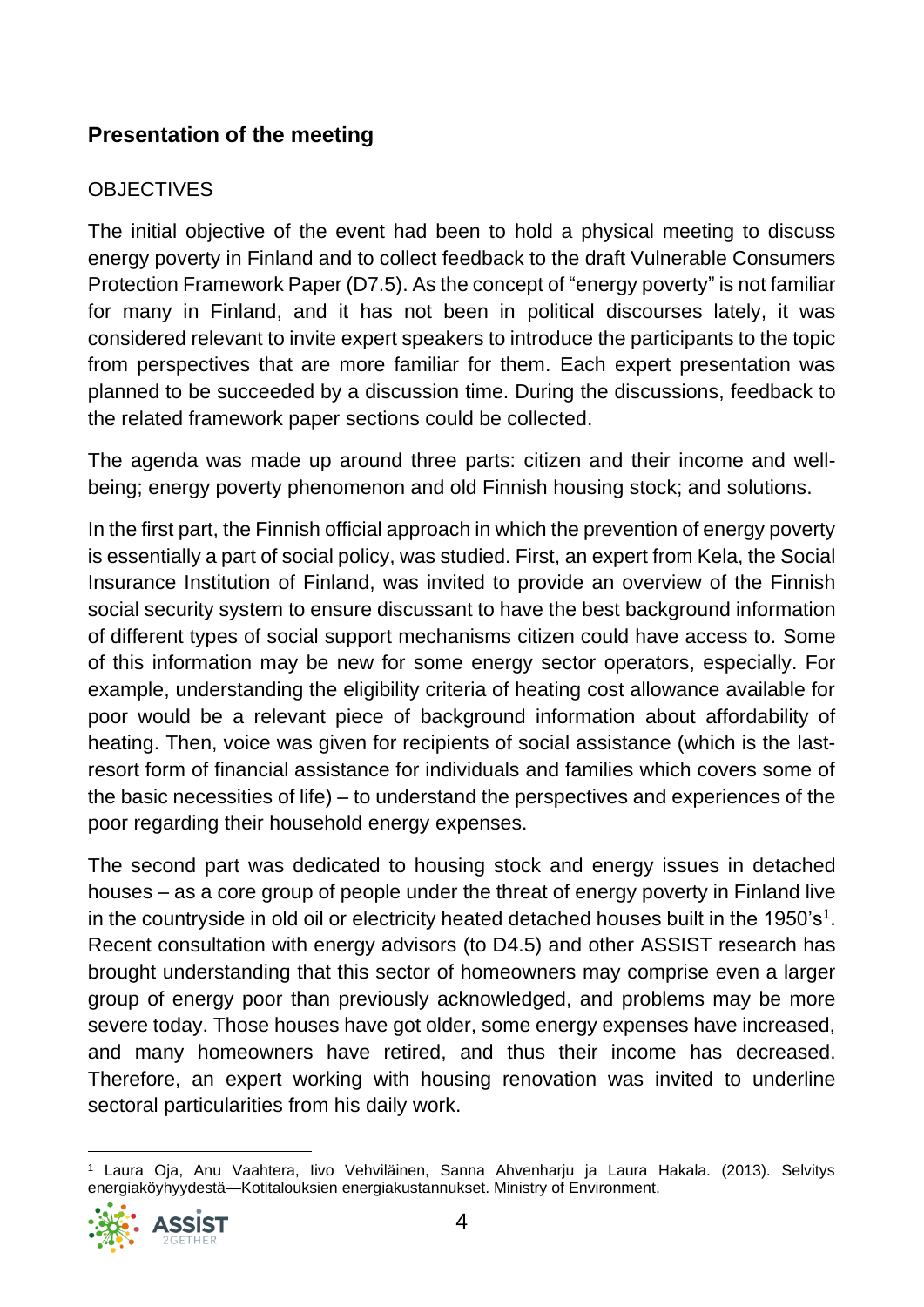Third part was reserved to policies and political solutions. A social policy expert having studied energy poverty in Finland was invited to provide economic and crossrectoral insights on the national social support system as a whole and on the effectiveness of different support mechanisms (housing support, social support, energy cost support, energy renovation support) that concern energy poor and are there to alleviate energy poverty in Finland. Finally, voice was reserved for a decisionmaker regarding the ongoing social support renewal process in Finland.

Generally, the objective of the event was to shed light to relevant manifestations of energy poverty and to give a voice also for poor people, and to deliver these perspectives for decision-makers and the public. The event was promoted widely for different NGOs working with vulnerable consumers, also with speaker invitations. The event was also promoted among decision-makers, among them also the Finland's Minister of the Environment and Climate Change was invited. Through ASSIST steering committee relevant ministries were invited, too.

Due to precautions against the global virus epidemic COVID-19, executed by the Finnish government on 13 March, the discussion event had to either be cancelled or relocated to a virtual environment. We did not prefer to cancel the event because of its uniqueness in the Finnish context and because so much preparatory work had already been done. We decided to organise a webinar, but limit the part deserved for discussion. (The initially planned physical discussion event would have allowed time to also present the policy paper process thoroughly.) All other speakers agreed to participate, but, one speaker Iiris Suomela, member of the Finnish parliament, had to unfortunately cancel her attendance due to the sudden and heavy parliamentary workload.

As the duration of online meetings needs to be restricted in order to avoid loss of audience, we decided to find an alternative way (questionnaire) to address the need to receive contextual contribution from attendants. It was more preferred option than cutting down external experts already prepared and much awaited presentations. However, the webinar agenda as such were addressing many relevant points mentioned in the Framework paper regarding the Finnish situation. Furthermore, the webinar platform provided a Chat box for discussing and attendees utilized it during the online event.

#### AGENDA

09:00–09:15 Sini Numminen (ASSIST and VaasaETT): Welcome and the purpose of the event 09:15–09:30 Senja Laakso (University of Helsinki Centre for Consumer Society Research): Definitions of energy poverty

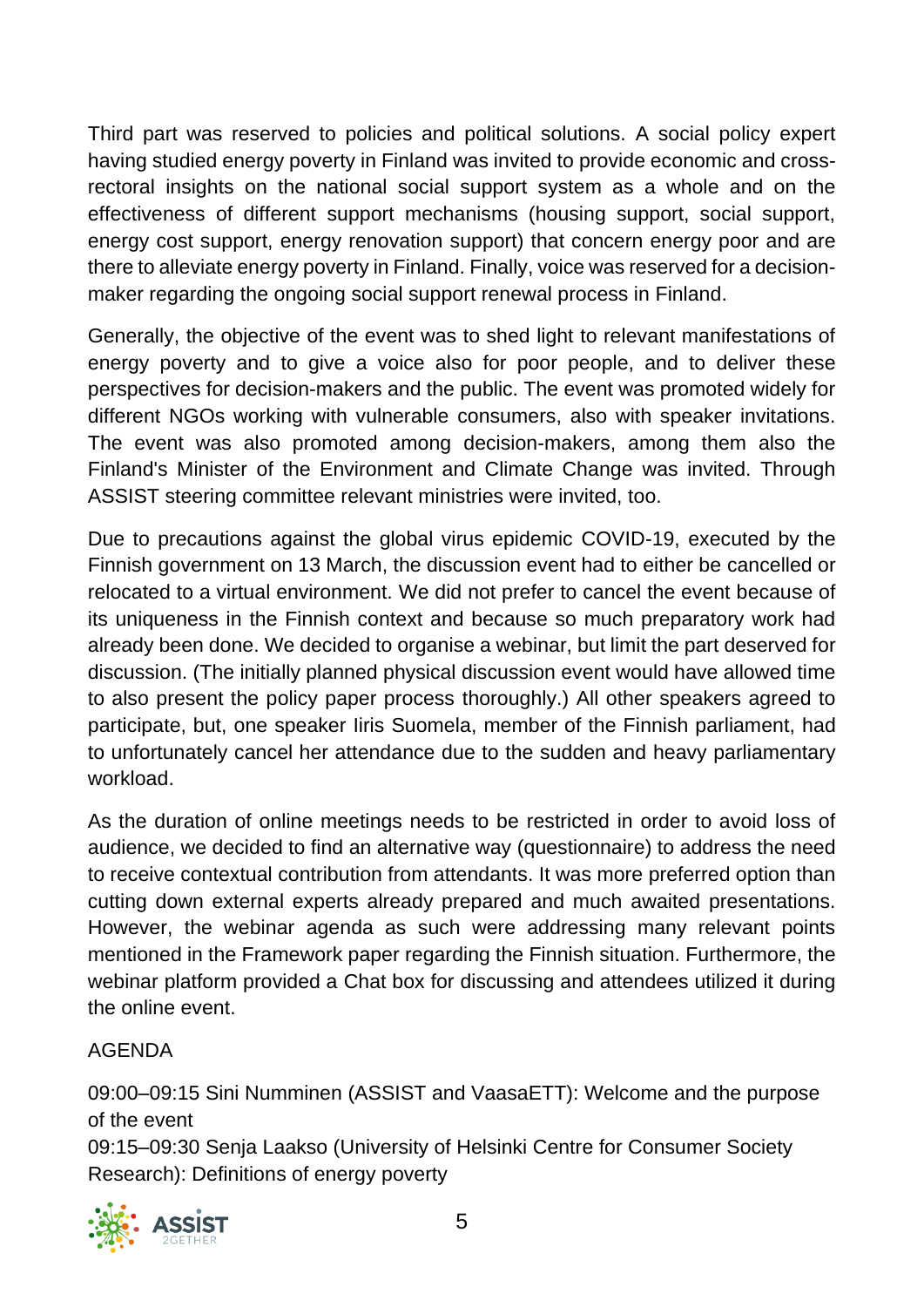Section 1: Small incomes, disadvantages and energy costs

09:35–09:45 Siina Lepola-Lång (Kela, the Social Insurance Institution of Finland): Basic social support for people living in Finland

09:50–10:00 Juha Salden (poverty activist): Energy poverty and basic social assistance. The perspective of the disadvantaged

Section 2: Housing, houses and energy consumption

10:05–10:15 Jukka-Pekka Pentikäinen (Peruskorjaamisen ja rakentamisen kehittämiskeskus PRKK): What type of people and houses are concerned when it comes to energy poverty in Finland?

Section 3: Options for solutions

10:20–10:40 Mirva Gullman: Is energy poverty about social politics or energy politics?

10:40–10:50 Tuula Närvä (The Finnish Green League): Fixed energy costs and future's social support system

11:00 End of event

Feedback to the framework paper content was collected through a set of questions that were sent to all enrolled people prior to the event. The following set of questions was sent to all participants and they were requested to reply-back by 30 Mach, 2020:

- Is there energy poverty in Finland? What does it mean and whom does it concern?
- Do you face energy poverty, energy frugality or their threat in your work, obligation or personal life? How? How these people could be helped?
- Would you come up with one policy action, with which energy poverty threat could be alleviated in Finland? How would it be realized?
- Which important issue, thematic topic, fact or point of view remained untouched in this webinar? Why is it connected with the topic of energy poverty?
- Your message for the decision-makers
- One comment on every presentation

#### <span id="page-5-0"></span>**Planning the event, invitations, marketing and stakeholders represented**

Event planning and marketing started at a very early stage. The first "save the date" email was sent for all ASSIST collaboration partners and VCSC members as early as 12 February 2020. Many stakeholders were also approached over phone, which also resulted in the information on the event being disseminated even further. For

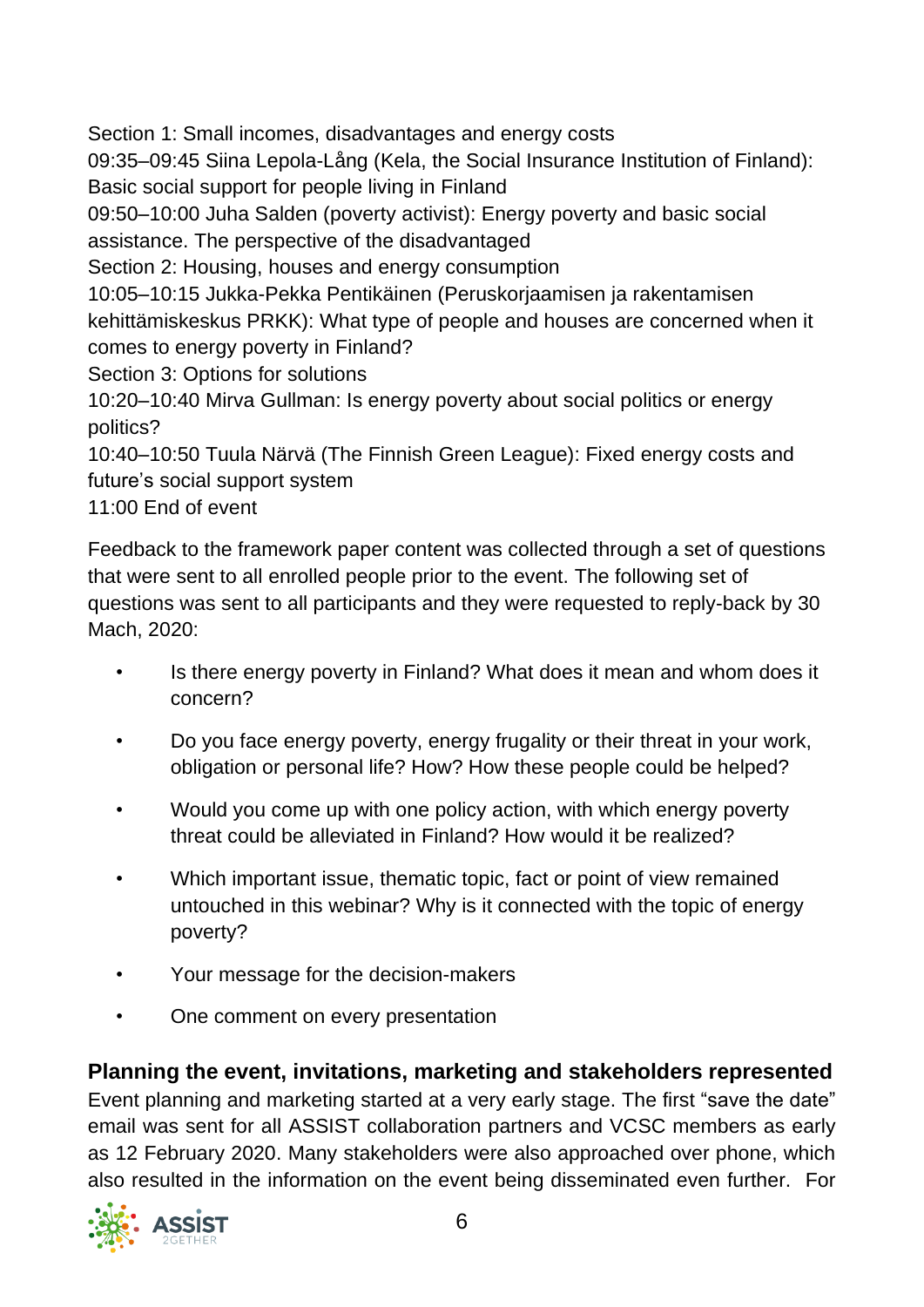example, the invitation was dissemination within the network of southern Finland's energy advisors who have become increasingly concerned of their energy poor customers in their daily work.

The meeting was widely promoted especially for organisations who are in contact with vulnerable consumers, including ASSIST project collaboration organisations among which the Finnish Federation for Social Affairs and Health (Soste), that is the umbrella organisation of social sector NGOs in Finland, kindly disseminated the invitation through their networks. There was an observation that the voice of energy poor has probably not been heard often enough in the course of ASSIST project and therefore, Soste also invited also the members of their network of "experience experts", people who have experienced poverty in their own lives. In addition, all ASSIST HEAs and anybody having been in contact with ASSIST project were invited. In the communication, citizen and organisations were invited to hold short speeches with a low threshold or send their written statements on the topic.

Eventually, 30 people attended the webinar. 36 people had enrolled the discussion event or the webinar or demonstrated interest in the policy paper process (see Annex 1), but not all of them attended. In addition, a few extra last-minute participants joined and used the webinar access link available on the website. Webinar participants represented stakeholders in a wide range, including energy and renovation advisors (9 participants); state organisations (6 participants); NGOs (5 participants); research and education institutions (4 participants); social sector experts (3 participants); and an industry organisation (1 participant). In addition, 4 private or anonymous participants and 3 event organisers from VaasaETT attended the webinar.

## <span id="page-6-0"></span>**Discussion about energy poverty in Finland**

#### **Introduction**

Sini Numminen (ASSIST and VaasaETT) welcomed participants to the webinar and encouraged everybody to be active, comment and pose questions, as following the original plan of this event to be a discussion about the important topic of energy poverty. She also kindly requested all participants to send their answers to the questionnaire, thinking especially whether a topic, an aspect, an approach or a piece of information is in their opinion missing in the agenda. Energy poverty is a multisectoral but not well-defined and only little researched issue in Finland and therefore it is possible that some perspective is missing.

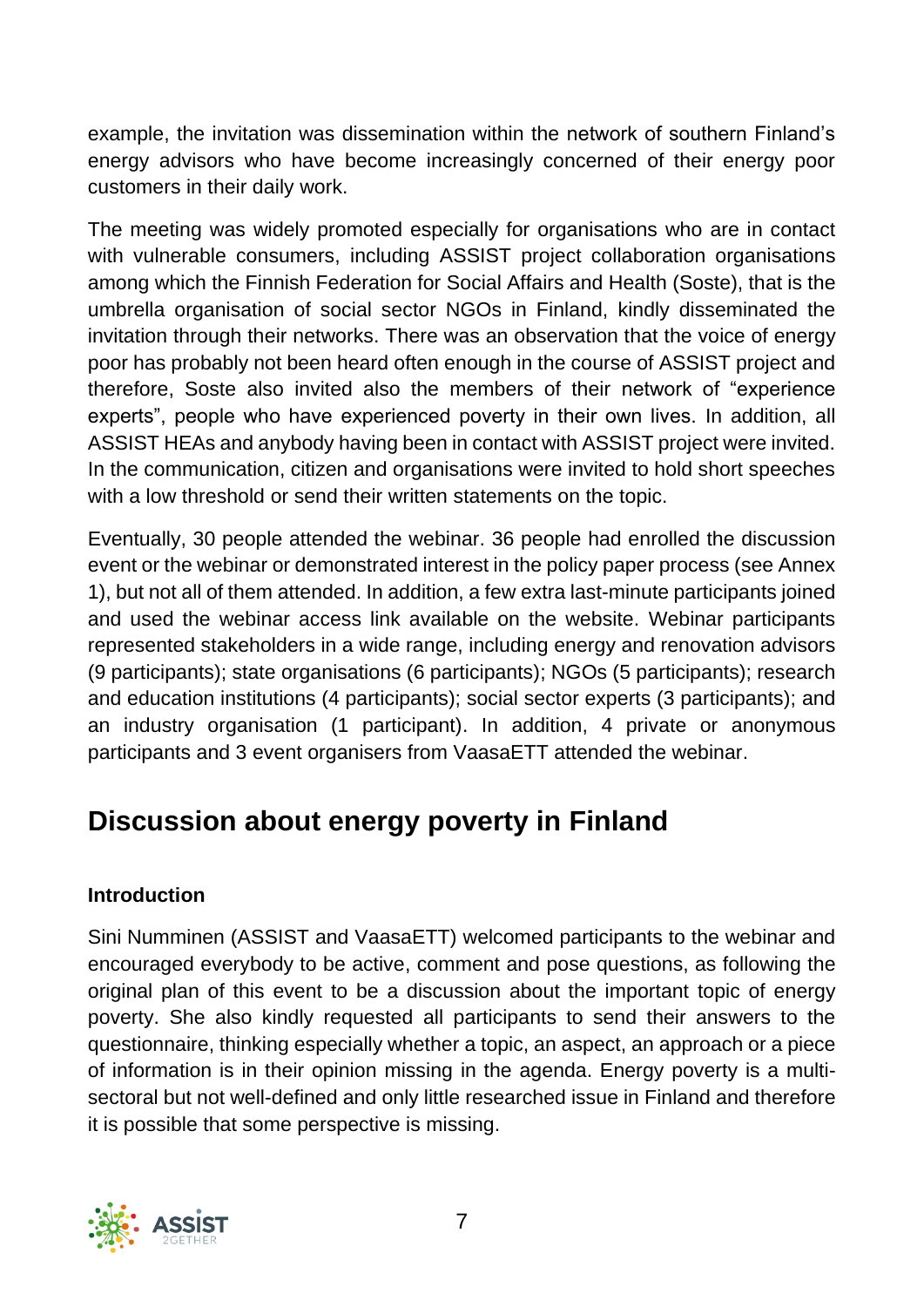She also informed the participants about the Finnish official energy poverty alleviation strategy according to which "prevention of energy poverty is part of general social policy"<sup>2</sup>. She posed a question to the audience whether this strategy is recognizing all forms of energy poverty in Finland or whether also other policy sectors should be involved. Finland does not, at present, have dedicated measures against energy poverty as such, but the official strategy relies the structures of the social support system, that are considered as "very comprehensive".

She also showed some preliminary results from the ASSIST consumer survey, and published quotes from two energy poor households representatives which demonstrates the critical importance of monitoring the energy poverty levels also in the cold Nordic country of Finland, in terms of the ability to keep homes adequately warm. The following two citations demonstrate that these vulnerable consumers may suffer from energy poverty:

*"I have done everything to save in energy expenses, but unfortunately I cannot shift to ground heating [from oil and wood heating] because I cannot afford the related high investment costs. I have reduced electricity consumption and use LED lighting. The indoor temperature is kept below 20 degrees, at the expense of our comfort, we keep the energy costs moderate. I have tried to look at the different energy offerings because the prices are extortionate." (Consumer ID 3, ASSIST ex-post consumer survey 2019)*

*"I live in a relatively old house, build in the 50's that still has the original insolation. This insolation renewals option and the consequent savings have been calculated several times, but such renovations would be so expensive that I prefer buying more electricity with that money and realize other small repairs and be satisfied with smaller consumption and cooler indoor temperature. Wood as a supporting heating fuel has been important and I save good amounts of money every year like that." (Consumer ID 72, ASSIST ex-post consumer survey 2019)*

#### **Definitions of energy poverty and Finland**

Senja Laakso, a researcher at the University of Helsinki Centre for Consumer Society Research, presented the variety of energy poverty definitions and indices. Finland appears divergent in statistics. On the other hand, the share of the population unable to keep homes adequately warm has been low (1.7%) but the M/2 and hidden energy poverty metrics show surprisingly high values for Finland. It is important to be

<sup>&</sup>lt;sup>2</sup> Finland's Integrated Energy and Climate Plan (Publications of the Ministry of Economic Affairs and Employment 2019:66). (2019). Ministry of Economic Affairs and Employment of Finland. http://julkaisut.valtioneuvosto.fi/bitstream/handle/10024/161977/TEM\_2019\_66.pdf?sequence=1&isAllowed=

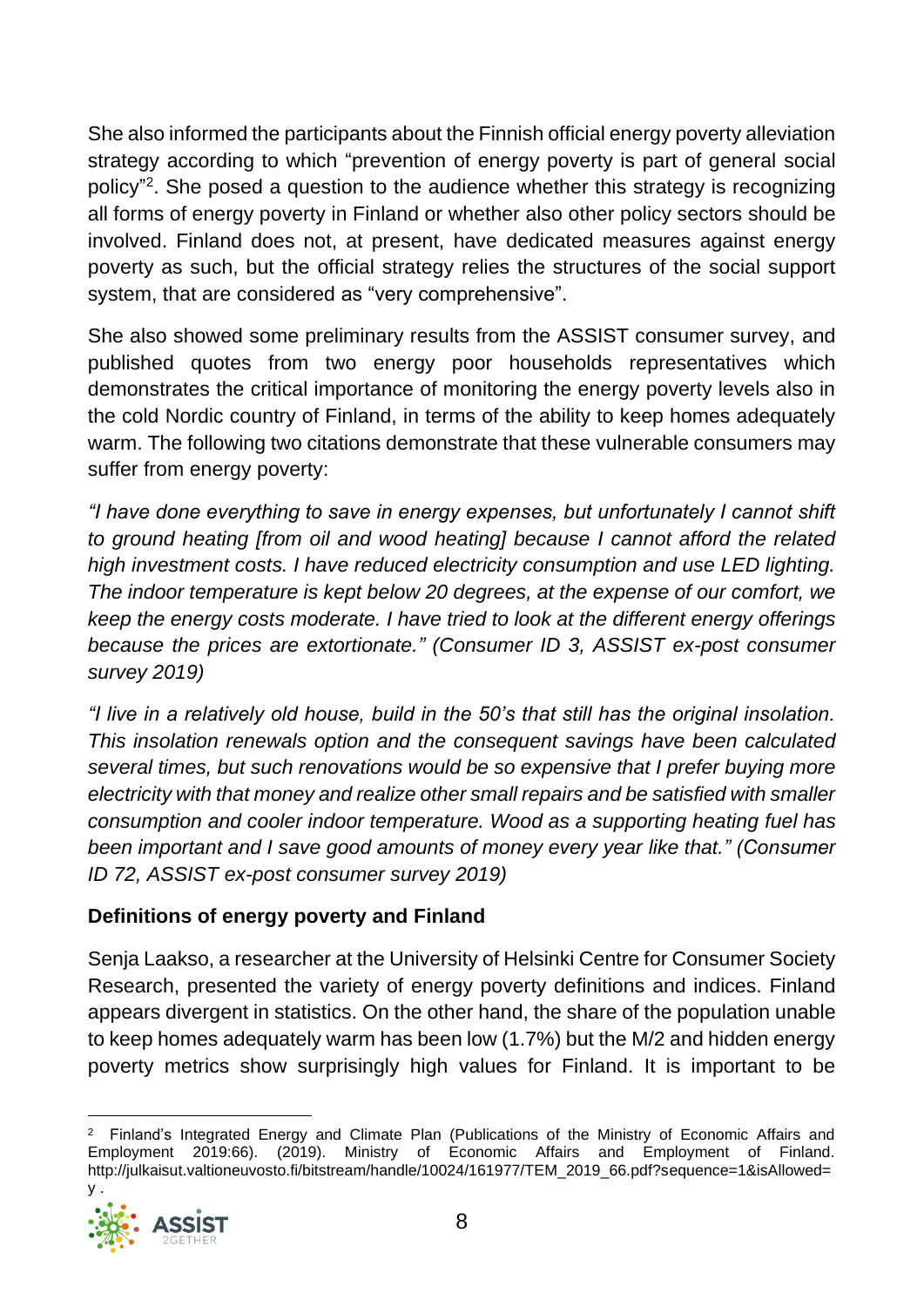following up the European discussion, and keep on researching the phenomenon, so that the true manifestations of energy poverty are understood and depicted using suitable and comparable metrics.

Furthermore, not much research has been done in Finland on the in-country energy poverty, so some forms of energy poverty may remain hidden behind statistics. Laakso also showed situations (news headlines) of lack of air conditioning making some houses overheated in the summer, and of energy poverty situation of homeless people.

#### **Energy poverty among the recipients of basic social assistance**

Siina Lepola-Lång from Kela presented the basics of the Finnish social support system, including what type of support can be sought from different state or city organisations or other institutions or companies. She also detailed who could be eligible to the basic social assistance, which is the last form of social support and that is targeted to be only temporary mechanism to help people in difficult economic situations.

Then Juha Salden, a poverty activist, drew a picture of an energy poor in Finland who could be, in his description, somebody surviving with some basic social assistance, his/her social network consists of other poor people, often has multiple diseases, or other social risk factors.

He brought up the hurdle experienced by people who are getting basic social assistance: there is a maximum euro limit set for electricity invoice grand total, that they could get reimbursed in a form of an energy allowance. That limit puts the most vulnerable in a situation where they might not keep their homes adequately warm or air-conditioned. Some electricity costs may sometimes be unavoidable (e.g. floor heating). Furthermore, the fixed limit is inadequate because the electricity distribution prices have increased steadily in recent years, but the energy allowance level has remained the same. Salden calls for a law restricting the distribution monopolies from constantly increasing their charges.

*"The Finnish social support system does not understand all expressions of energy poverty. The basic needs of the energy poor are not met: the amount of energy allowance is insufficient. A law should also be imposed to stop the constant increases in electricity distribution charges" (Juha Salden, poverty activist).* 

Salden also proposed the new energy efficiency subsidy scheme be used by housing cooperatives in blocks of houses to construct solar panels which would decrease the electricity expenses for the inhabitants.

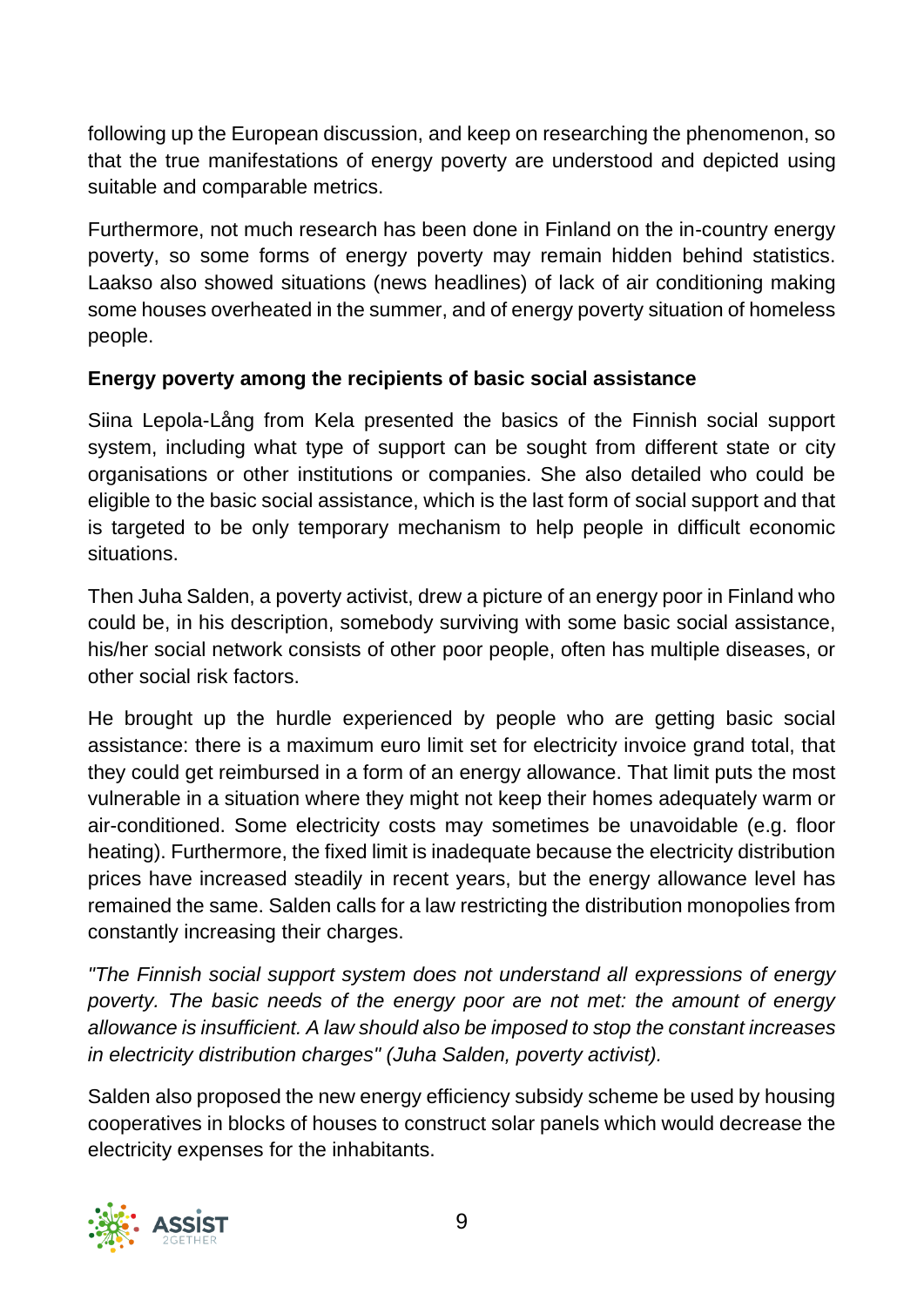#### **Low incomes, old detached houses and new energy efficiency policies**

Jukka-Pekka is a renovation expert working with household renovation needs assessment. He has over ten years of experience and knows the current condition of private properties (detached houses) especially in the large semi-urban or nonurban areas of the country. Pentikäinen had three key concerns: 1) difficulties in setting up priorities when making house repairs, 2) lack of suitable support structures for the poorest households living in houses in the need of some energy efficiency repair and 3) governmental plan of phasing out oil heating which hits especially the low-income households.

First, Pentikäinen called for pragmatism in household renovation strategies. Each house requires an appropriate technical assessment before one should decide upon a renovation strategy. A nuisance in the market today are some door-to-door technical salespeople who appear having a vision the overall needs of a house, but actually he/she is selling one service or technical solution and makes it appear more lucrative than it actually is. Sometimes low-income families have invested e.g. in roof insolation, even though same energy efficiency would have been reached just with new windows.

Secondly, Pentikäinen raised problems with the new energy efficiency subsidy scheme which has recently been opened for applications by the Ministry of Environment. Grants are available for renewing heating systems, but they cover only around 20% of the total expenses of an energy renovation project, which would not make the project realizable among the poorest consumers. A ground heat pump may  $cost 20 000 \in$ 

The perspective was backed up by an energy advisor per email after the webinar: *"The new energy efficiency subsidy scheme is not benefiting those who would need household energy renovation support the most. Being eligible for receiving a grant is basing on a computational and disputable in-depth technical assessment. I, as a HVAC technician and energy advisor cannot answer citizen's queries whether they could get the grant or not. Government takes a complex and bureaucratic direction with energy efficiency programs. In my opinion the new energy efficiency subsidy scheme does not at all respond the needs of energy poor. For them, a simple support for purchasing a heat pump, for example, would be good. It should not be listed as energy poverty prevention mechanism because those in most need will not benefit from it. Many energy advisors share this opinion with me." (Marjo Kekki, energy advisor)*

This new energy efficiency subsidy scheme was added to the Framework paper by the VCSC to page 19, in the list of Finnish energy poverty alleviation mechanism.

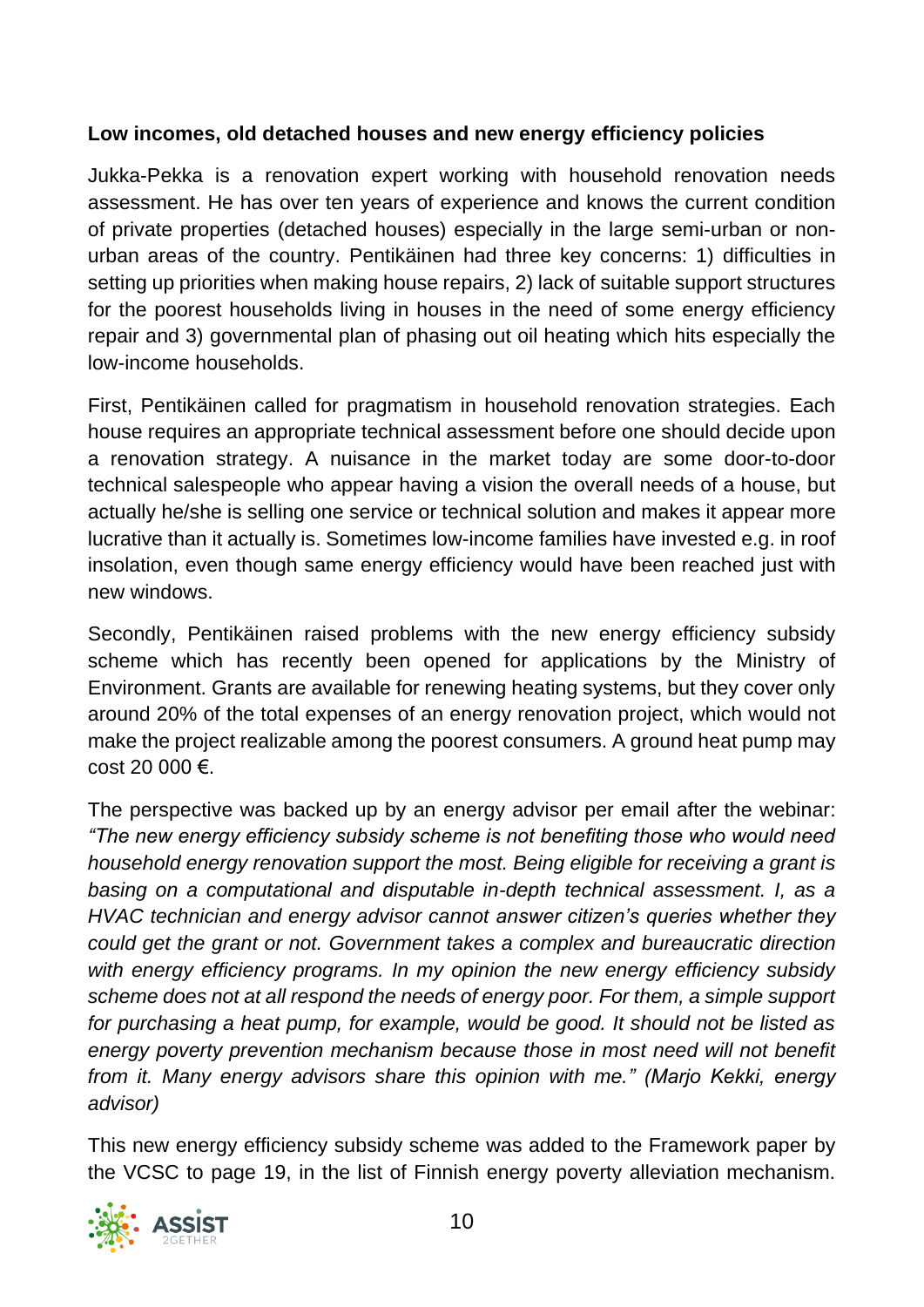Hereby these discussants could be considered somewhat disagreeing with the addition: the scheme may not alleviate energy poverty because it is not very useful for the poorest household owners. The scheme may increase energy efficiency of some properties but not those of among the most vulnerable.

Pentikäinen also discussed the governmental plan of a gradual phase out of oil heating in all buildings and private properties. Through a simple calculation, Pentikäinen demonstrated that in many cases a heating system renewal may not be a reasonable choice, especially as in many cases the oil heaters who are pensioners, will most probably not inhabit the property until the investment has paid itself back.

*"The phase out of oil heating hits especially the energy poor. In legislation, it would always be worth looking in a longer-term which are the practical implications and what really makes sense. Many older oil-heated properties have low monetary value, especially in some areas further away from larger cities, and a modernization of the heating system may cost more than the house is worth. Renovating all old properties do not always make sense from the global material efficiency perspective either." (Jukka-Pekka Pentikäinen, house renovation expert)*

Here is another reference to the framework paper (for example on page 19 where the oil heating phase out was proposed to be mentioned by the 3<sup>rd</sup> VCSC. VCSC, however, was not taking a stance on how the phase-out affects different groups of people).

#### **Are solutions to energy poverty part of social policy or energy policy?**

Mirva Gullman wrote her university research thesis on energy poverty among detached house owners in Finland. She had looked holistically at different social, housing and energy support mechanisms available for the energy vulnerable people and assessed the global cost-efficiency of these mechanism. In her study, she had scrutinized the budget of a family receiving housing allowances and energy allowances (to cover heating costs of a detached house) and found, that in some cases, it would be more economic to have the amount of allowances paid in a form of housing and energy allowances, in heating repairs or energy efficiency repairs instead. That would be cheaper option both for the social support organisation and the vulnerable family in a semi-long term.

As a solution, she suggests more cooperation between different policy sectors and governmental organisation, to better identify optimal solutions in different housing and social cases. For example, a social support institution may not always have all necessary technical information of the formation of energy costs in different types of housing, or the saving potential through different renovations. Currently the

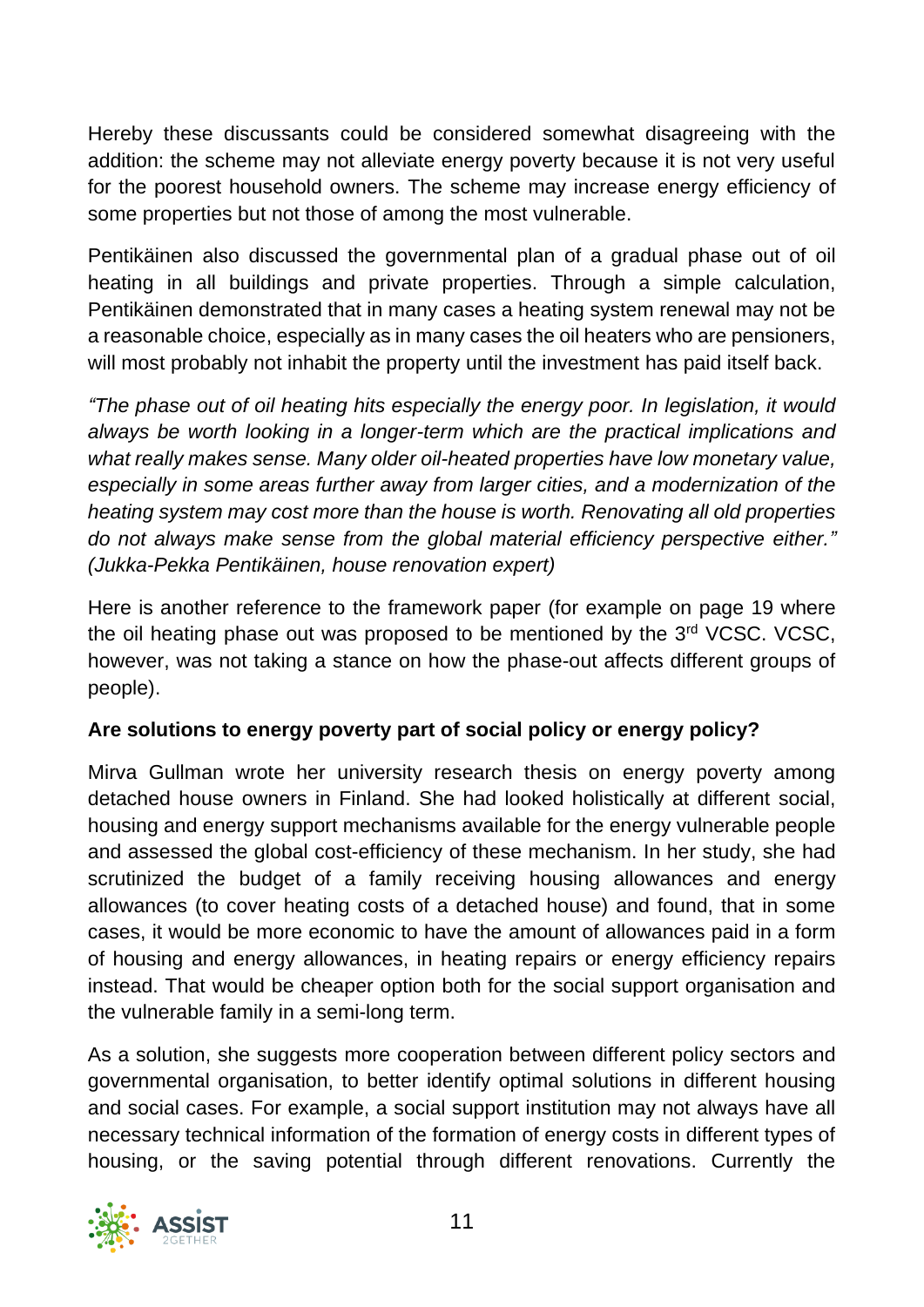renovation support grants, and new energy subsidies are issued by The Housing Finance and Development Centre of Finland (ARA); and the housing and energy allowances are issued by Kela, the Social Insurance Institution. Gullman asked whether the recently started social security renewal process could look also at energy and environment issues. Could also the well-being of the environment be integrated in the social support system?

*"In Finland, energy poverty is usually part of a wider poverty problem. In the future, climate change will bring more problems with housing and heating, among other things. In order to find solutions to energy poverty, we need to develop our social security system to be more flexible. One very important aspect is to understand that social welfare could go hand in hand with the ecological perspective."* (Mirva Gullman)

After the presentation of Gullman, a renovation advisor of VTKL raised the issue with current renovation allowances available for aged people and disabled people. These allowances could in some cases be used also for energy renovations. She reminded, that in order to get the allowance, the person should anyway first pay the full 100% of the investment, and the grant is only paid afterwards. Eventually, the allowance could cover a maximum 50% of the energy renovation investment costs. She reminded, that the required several thousands of euros is often not available in the bank account of the poorest citizen.

Tuula Närvä is a politician in the city of Vaasa, Finland, and the member of the Green League. She raised the current question of the corona virus as an example of a "black swan", which is a metaphor used to depict some unexpected and undesirable issue that shakes the society and calls for urgent action. A vulnerable consumer may suffer from types of issues more severely. Närvä said that predictability is an important value in a social support system, and she suggested some type of basic income type of structure could bring the needed feeling of security for many. A vulnerable person should be able to rely that there is some basic support even though the world is changing.

Could be said, that at least these presenters may recommend exploring solutions to energy poverty not only as part of social policy, but in cooperation with multiple policy sectors. This approach may differ from the Finnish national strategy, which highlights the tools offered by the comprehensive social support system as primary means to tackle energy poverty. Framework paper reference: page 20 (and some others).

Unfortunately, a one concluding remark could not be rightfully made, as a webinar format did not allow a debate on this topic to be continued. However, seems that even though "energy poverty" is not much discussed in Finland, there are cases and

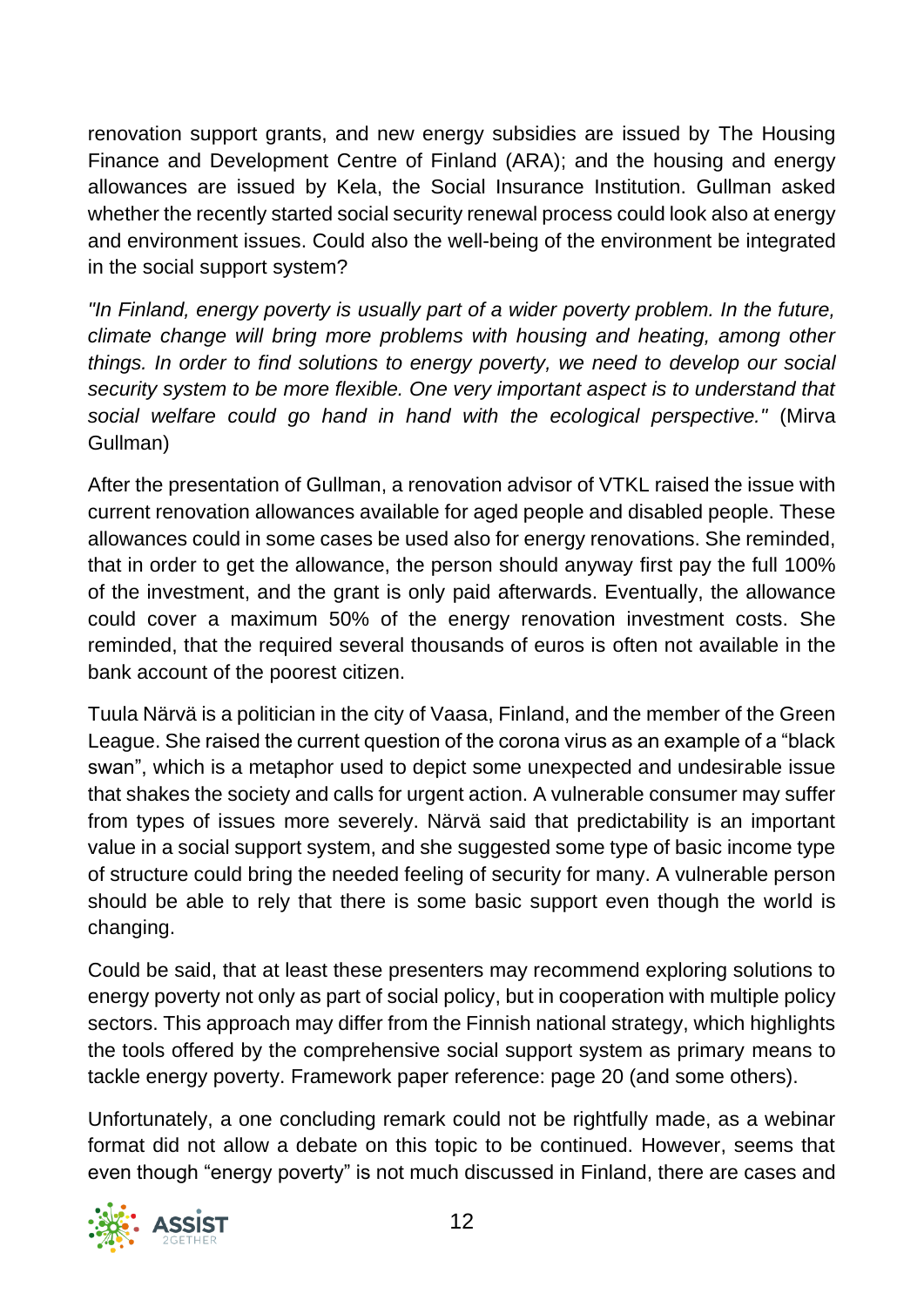groups of consumers who are more vulnerable when it comes to their basic energy, such as the aged people living in old detached houses in the countryside. Their position shall be monitored, even though they would not be categorized as "energy poor" in the national discourses.

As one webinar participant concluded: *"Energy poverty is a complex web, connected with energy and climate politics, social politics, regional politics and demography, especially with aging of population." (Leo Kolttola, house owner)*

## <span id="page-12-0"></span>**Other comments delivered after the event**

There were six answers sent to the questionnaire. Generally, people found the event important, unique and touching widely different perspectives.

Two letters were delivered by NGOs, (The Consumers' Union of Finland and Finnish Energy representing the energy industries), two from professional HEAs, one from a social sector expert, and one from a house owner. These comments and citations are reported in this document in connection with the discussion topics of the presenters, or in the succeeding sections.

#### **Energy poverty in Finland in statistics**

Representative of the energy regulatory authority commented that an interesting piece of information, sometimes neglegted when countries are compared for their energy poverty, would be the share of energy expenses among total household expenditures. In Finland, during past 15 years, the average share has remained between 3-7% for different consumer groups, according to Statistics Finland<sup>3</sup>. Highest shares were found among people over 64-years-old. It would be relevant to monitor also this indicator in the future.

```
http://pxnet2.stat.fi/PXWeb/pxweb/fi/StatFin/StatFin__tul__ktutk/statfin_ktutk_pxt_001.px/
```


<sup>3</sup> Tilastokeskus: "001 -- Kotitalouksien kulutusmenot kotitaloustyypin mukaan 1985-2016" Tilastokeskuksen PxWeb-tietokannat [Viitattu 9.3.2020]. Saantitapa: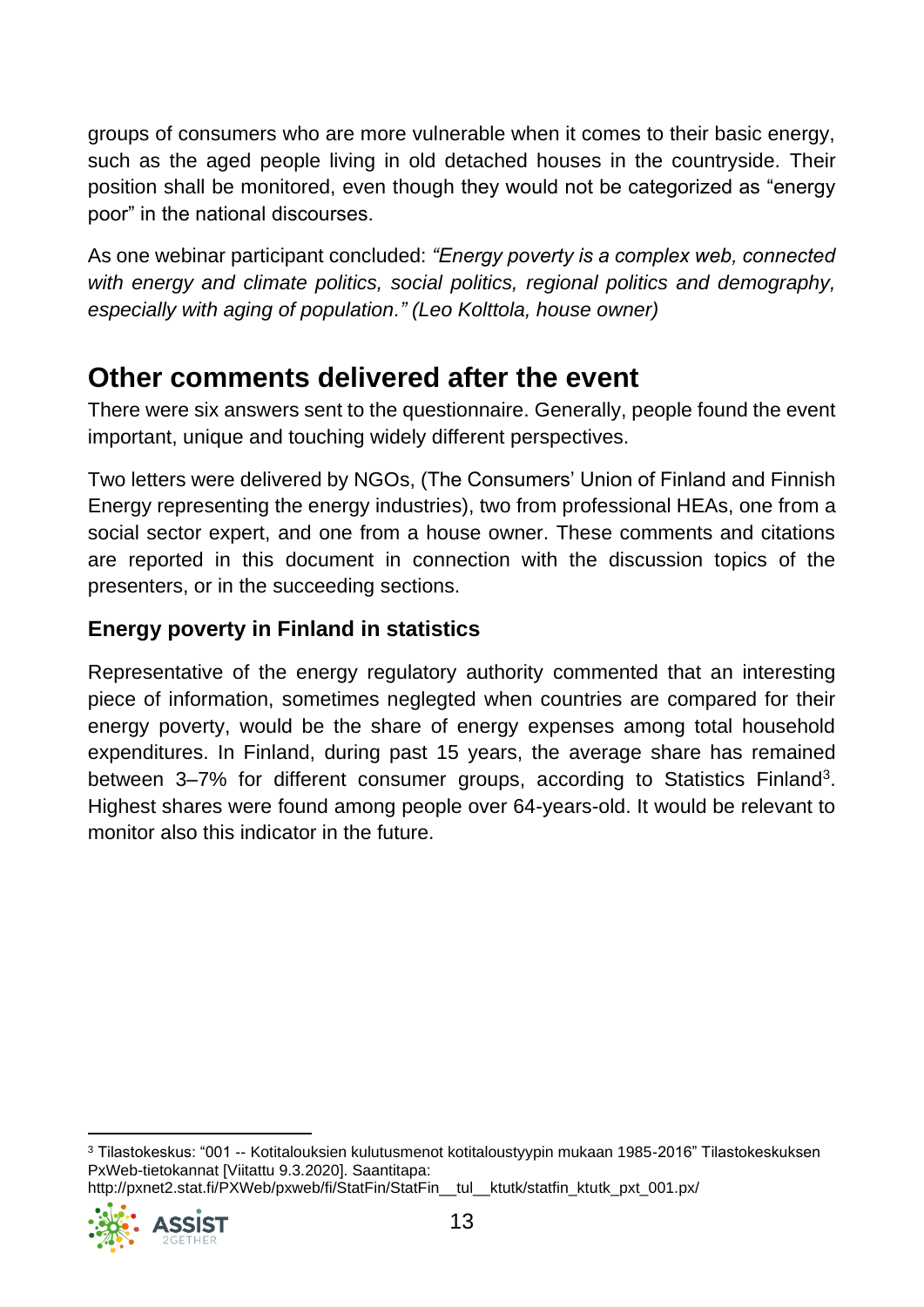|                                                                                                                | 2001 | 2006 | 2012 | 2016 |  |
|----------------------------------------------------------------------------------------------------------------|------|------|------|------|--|
| Kaikki kotitaloudet                                                                                            | 5 %  | 4 %  | 4 %  | 4 %  |  |
| Yhden hengen talous, alle 65 v                                                                                 | 3 %  | 3%   | 3%   | 3%   |  |
| Lapseton pari, alle 65 v *)                                                                                    | 4 %  | 4 %  | 3%   | 3 %  |  |
| Yksinhuoltajatalous **)                                                                                        | 4 %  | 4 %  | 3%   | 3%   |  |
| Kahden huoltajan lapsiperhe <sup>**</sup> )                                                                    | 4 %  | 4 %  | 4 %  | 4 %  |  |
| Yli 64-vuotiaiden kotitaloudet ***)                                                                            | 7%   | 6 %  | 6 %  | 5 %  |  |
| Muut kotitaloudet                                                                                              | 6%   | 5 %  | 5 %  | 4 %  |  |
| *) molemmat alle 65-vuotiaita**) lapset alle 25-vuotiaita huollettavia***) kaikki jäsenet täyttäneet 65 vuotta |      |      |      |      |  |

#### **Is there hidden energy poverty in Finland?**

Two participants deliberated forms of hidden energy poverty in Finland. One participant suggested that maybe better reaching of target audiences (energy poor) would require careful consideration. In Finland, the responsibility of all forms of poverty prevention (including energy poverty) activities are centralized into the social support services. Maybe the energy poor are not reached? For example, those who do not seek for social support services may seek support from diacony of churches, or not at all.

One renovation advisor (HEA) explained her experiences with aged pensioners:

*"In my work, I have noted that among the aged population, especially among older widow ladies living alone, there are people who may suffer from energy poverty. They have small retirement pensions because they were long times home with children and during their working life, they had jobs with small salaries. They live in detached houses with high operational expenses. I have found there is a threshold with seeking for financial support. There is a certain culture of "making do", even a shame of one's own vulnerability." (Nina Leino, renovation advisor of The Finnish Association for the Welfare of Older People)*

#### **Energy market perspectives**

Two interest groups (The Consumers' Union of Finland and Finnish Energy) also delivered their feedback, commenting particularly the energy policy and energy costs, taxes and expenses.

The Consumers' Union of Finland found that the risk of energy poverty can be found in areas with aging population, and where the share of middle- and low-income households is the highest. The union also highlighted the variation in energy prices

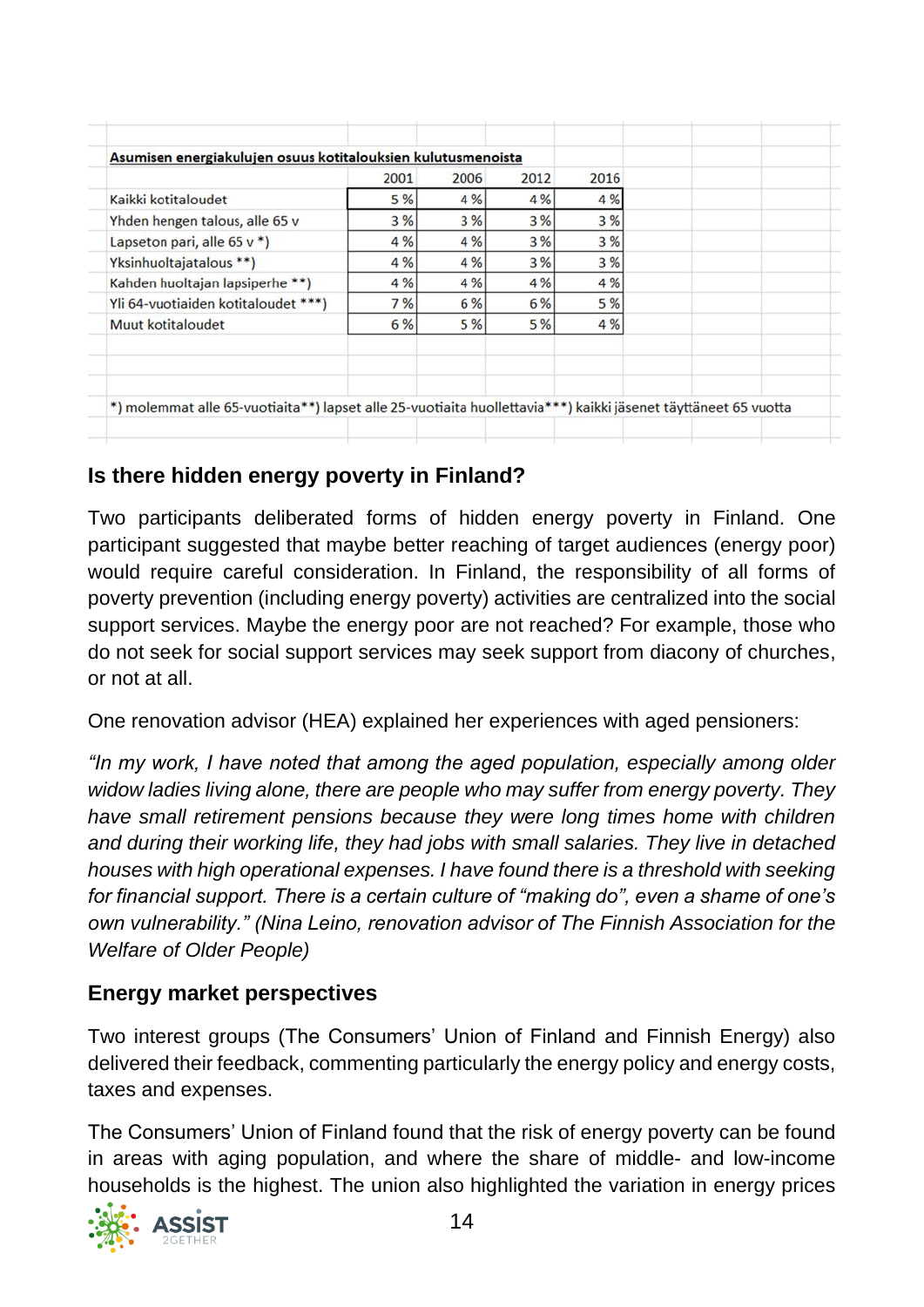around the country, and that electricity distribution charges have been increasing in the areas of dispersed settlement. The union called for decision-making that takes the effects on the people in the most vulnerable economic position into account, also when making decisions upon electricity distribution or energy prices. The commentary can be found in Annex 4.

Finnish Energy, the association of energy industries in Finland, also answered the questionnaire (see Annex 5). The association underlined the benefits of the comprehensive social support system of Finland enabling the identification of poverty in its all forms, and that the strategy should remain as the primary support strategy for those experiencing poverty. The association commented the topic from various aspects. One suggestion for energy poverty alleviation would be the notable reduction of electricity tax, as in electricity bills, taxes account for an average of 30%. The share of the tax is a significant expense especially for low-income residents living in electricity heated homes. The response in its entirety can be found in Annex 5.

## <span id="page-14-0"></span>**Follow-up of the event**

To maximize impact, the webinar was recorded and published on ASSIST YouTube channel. In addition, the webinar slides were published on the website and their availability was advertised in the social media of ASSIST. A press release or a summary in Finnish has been planned, to be delivered for Finnish politicians and governmental representatives. Unfortunately, the visibility for the event remained more modest than planned, as it was held only over the Internet but mainly because the COVID-19 epidemic headlines had just filled the media streams and there was nearly no space for any other topic that week.

However, the Finnish project partner is positive that the ideas and insight brought up during the webinar will be found and utilized also later on, as many researchers, governmental institution representatives and stakeholders attended the webinar, and because this ASSIST energy poverty webinar was possibly the first one ever of its kind in Finland.

## <span id="page-14-1"></span>**Conclusions**

Finnish 3<sup>rd</sup> Market Actors Dialogue event was attended by 30 people representing a variety of non-governmental organisations, state organisations, decisionmakers, social policy experts, researchers, private companies, energy advisors and private people. The topic of energy poverty was approached from three different perspectives: citizen and their income and well-being; energy poverty phenomenon and housing stock; and solutions. In addition to six excellent and highly relevant and

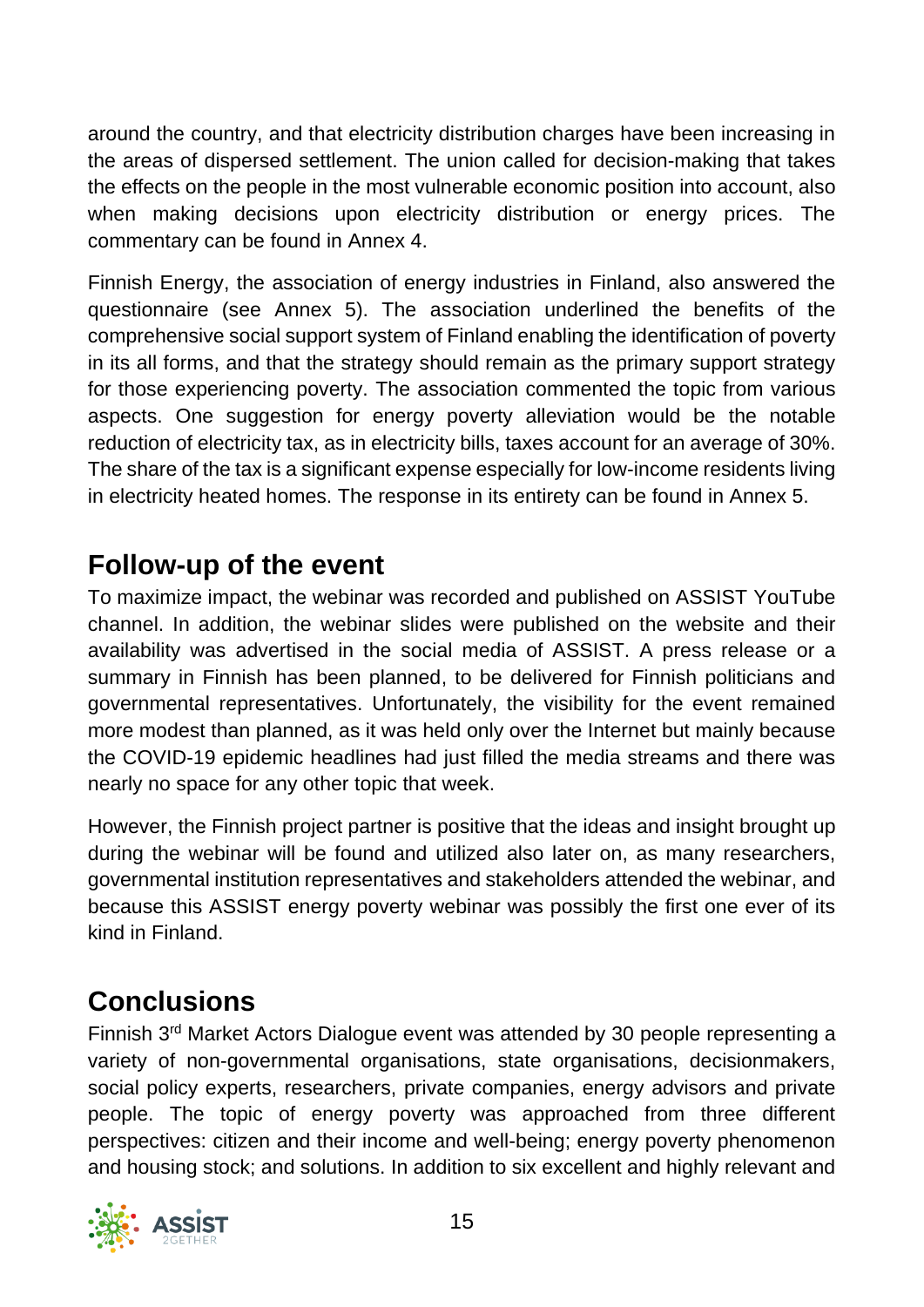interesting expert speeches, also two associations sent their comprehensive statements on energy poverty in the context of this event.

The event was unique in Finnish context, as energy poverty is not much discussed as a topic as such, even though many encompassing phenomena regularly arise in the news, media and political arenas. Webinar speakers and discussants raised many relevant issues concerning the experiences of energy vulnerable people in Finland, including the position of the aged detached house owners; affordability of the new energy subsidy scheme; effects of renewable energy programs on the poor; position of the recipients of basic social allowance regarding energy expenses; and hidden energy poverty. As one concrete proposal, more cooperation between different policy regimes and governmental institutions was suggested, which may allow better identification of suitable support mechanism or solutions for the energy vulnerable people.

Due to the COVID-19 epidemic, the event was held in the form of an online seminar instead of an originally planned physical discussion event. The webinar format did not allow to address the ASSIST Framework paper draft in detail, but the presenters and participants delivered many relevant comments and insights regarding the Finnish situation and energy vulnerability. To maximize impact, the webinar was recorded and published on ASSIST YouTube channel. In addition, the webinar slides were published on the website. It is recommended that the webinar material remains available for stakeholders, policymakers and researchers also after the end of ASSIST project, as the material collection serves as a useful and unique overview on the energy poverty situation in Finland and relevant concerned questions.

### <span id="page-15-0"></span>**Annexes**

<span id="page-15-1"></span>**Annex 1. Enrolment list**  [removed from this version]

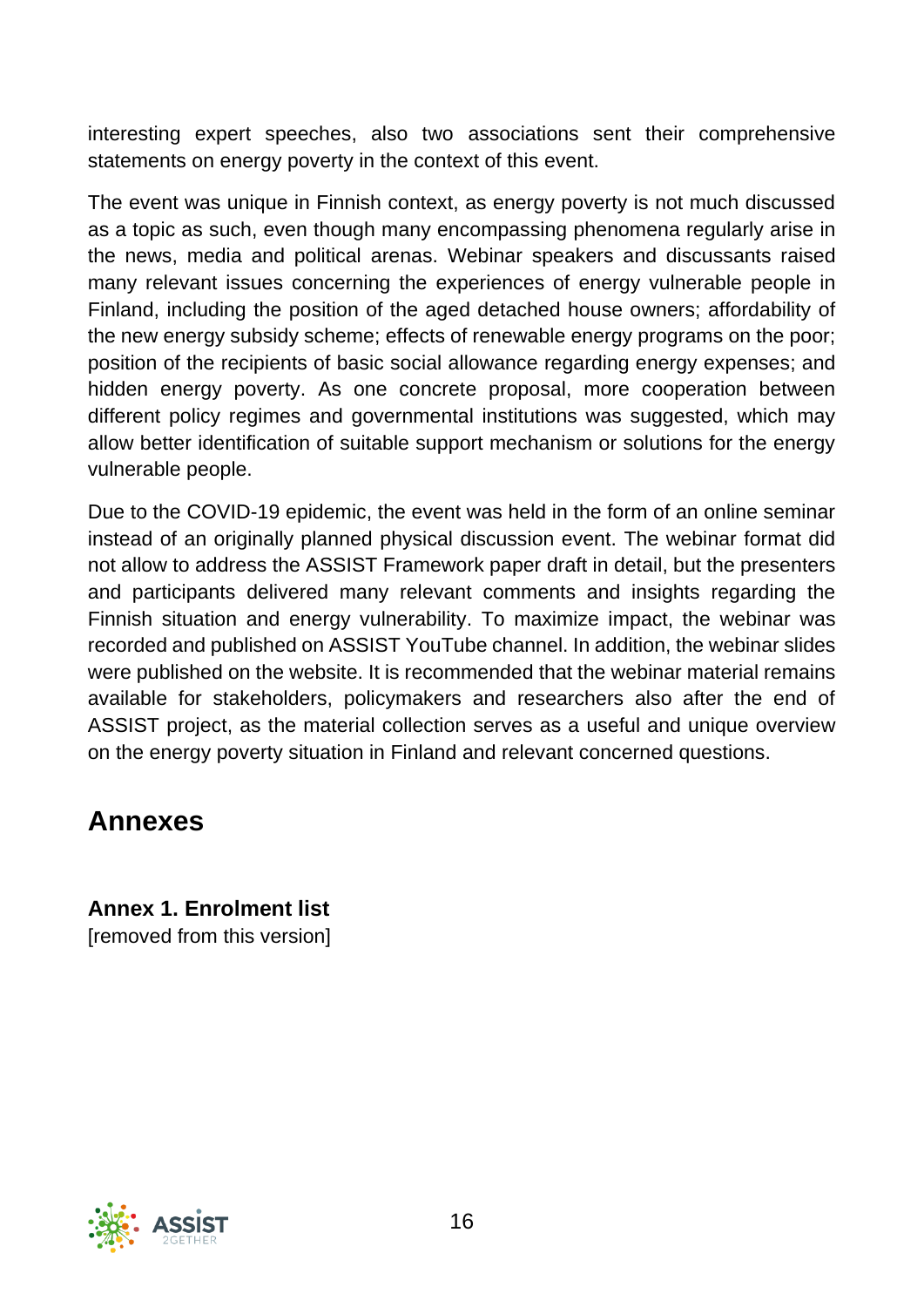#### <span id="page-16-0"></span>**Annex 2. Discussion event invitation (original plan)**

# **KESKUSTELUTILAISUUS** Energianiukkuuden ilmiöt ja kokemukset

#### **AGENDA**

#### **ALUSTAVA OHJELMA**

hanke/VaasaETT

10:00 Kahvitauko

ENERGIANKULUTUS

**KFIA** 

09:00 Tapahtuma alkaa

**ENERGIAKUSTANNUKSET** 

Tervetuloa, tapahtuman tarkoitus ja ASSIST-hankkeen

OSUUS 1: PIENITULOISUUS. VÄHÄVARAISUUS IA

tuloista - Senja Laakso, Helsingin yliopisto

OSUUS 2: ILMIÖ - ASUNTOKANTA, ASUNNOT JA

ja rakentamisen kehittämiskeskus PRKK

10:25 Keskustelua ja kommentteja

**OSUUS 3: RATKAISUVAIHTOEHTOJA** 

11:00 Keskustelua ja kommentteja

11:40 Keskustelua ja yhteenveto

13:00 Tapahtuma päättyy

kysymys?" - Mirva Gullman

Pienituloisten näkökulma - Juha Salden

09:45 Keskustelua ja kommentteja

kuluttajatutkimuksen tuloksia - Sini Numminen, ASSIST-

09:15 Suomessa asuvien perusturva - Siina Lepola-Lång,

09:25 Energian suhteellinen osuus kansalaisen menoista ja

10:15 "Millaisia asujia ja asuntoja energianiukkuus Suomessa

koskettaa?" - Jukka-Pekka Pentikäinen, Peruskorjaamisen

10:50 "Onko energiaköyhyys sosiaali- vai energiapoliittinen

pienituloisten kotitalouksien arkeen nyt ja tulevaisuudessa

11:30 Ilmasto- ja energiapoliittisten toimien vaikutus

09:35 "Kohtuullinen sähkönkäyttö" ja toimeentulotuki.

Energia on perusasia. Joskus sen huomaa vasta kun siitä on puutetta, tai kodissa on kylmä. Yksi köyhyyden ilmenemismuoto liittyy kodin sähkön ja lämmön niukkuuteen hankaluuteen selviytyä erilaisista elämisen kustannuksista, jotka kohoavat energian hintojen noustessa.

ASSIST-hanke kutsuu pienituloisten suomalaisten kanssa toimivat järjestöt, yritykset ja muut organisaatiot sekä tutkijat ja päätöksentekijät keskustelutilaisuuteen, jonka tavoitteena on tutkia, millaisia muotoja tämä hyvin poikkisektoraalinen energianiukkuus tai -köyhyyskysymys Suomessa ottaa.

Tapahtuman aikana on mahdollista tutustua eurooppalaisen ASSIST-hankkeen aikana koostettuun politiikkapaperiluonnokseen, jossa otetaan kantaa myös Suomen määritelmään energiaköyhyydestä ja ilmiön laajuuteen tai merkittävyyteen Suomessa. Luonnosta voi vapaasti kommentoida koko keskustelutilaisuuden ajan. Tapahtumasta koostetaan yhteenveto, joka toimitetaan Suomen päättäjille ja Euroopan komissiolle liittyen Suomen energianiukkuuteen.

AIKA: ke 25.3.2020 kello 9-13 **PAIKKA:** Kalasataman kummeli Sörnäisten rantatie 29, Helsinki (käynti Vilhonvuorenkadun puolelta) ILMOITTAUDU tästä linkistä LISÄTIETOJA: Sini Numminen +358 44 9066 826 etunimi.sukunimi@vaasaett.com



ASSIST-hanke on saanut rahoitusta Euroopan<br>unionin Horisontti 2020 -hanke- ja innovaatio ohielmasta avustussoolmuksen Nro 754051 nolalla

Järjestäjinä:

12:00 Lounas

**CO.** ASSIST



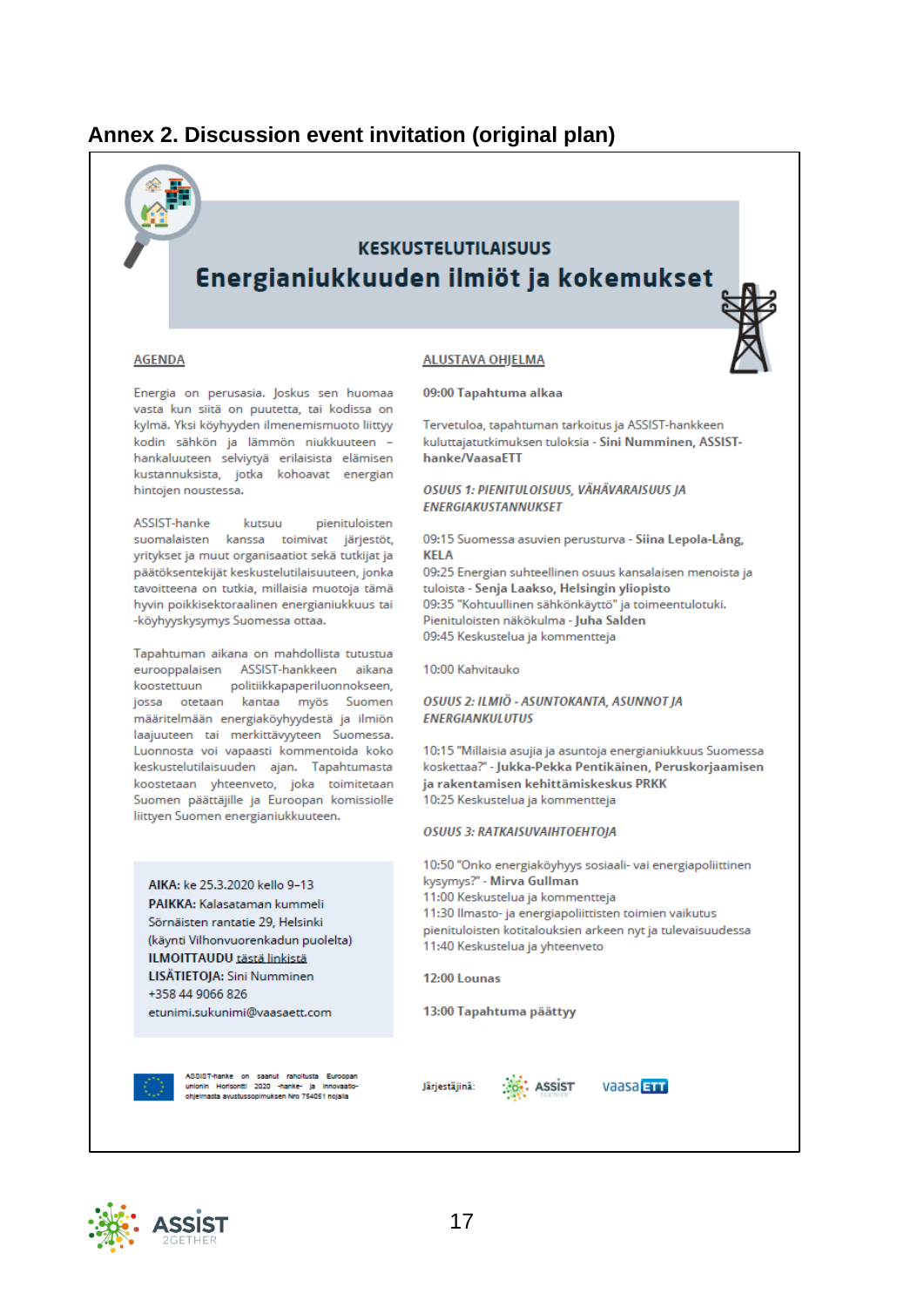

#### <span id="page-17-0"></span>**Annex 3. Webinar recording and presentations on the website**

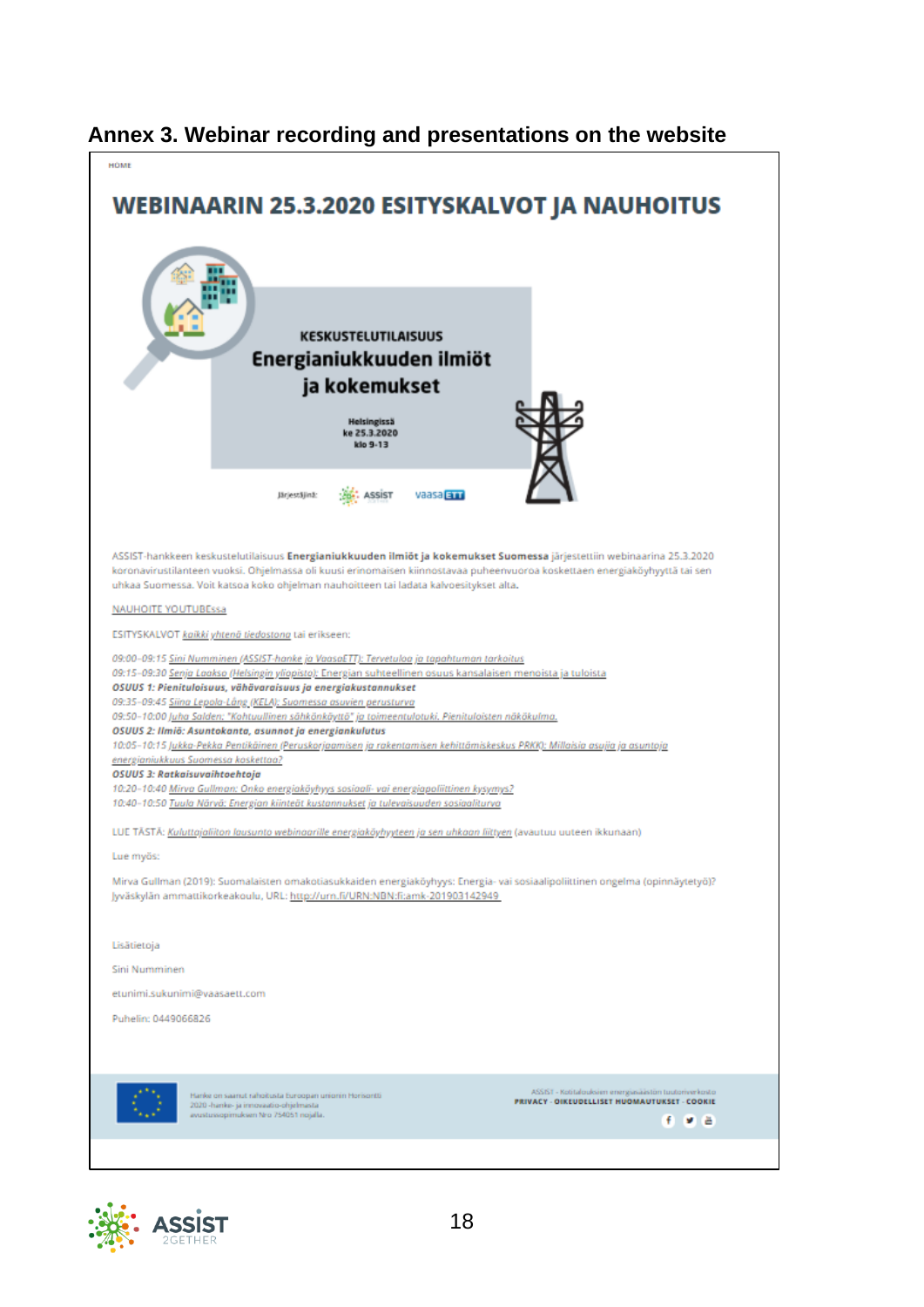#### <span id="page-18-0"></span>**Annex 4. Comments on the subject from The Consumers' Union of Finland**

#### 23.3.2020

The Consumers' Union of Finland (Kuluttajaliitto, abbreviated as "Union" in the document)

"In Finland, energy poverty or scarcity is not yet widely used as a concept, and based on Union's own experience or member feedback, it is not a widespread problem. However, there is some experience of energy poverty and preventive measures should be considered for at-risk groups. According to a report published by the Ministry of the Environment in 2015, there are a total of 60,000–100,000 households living in owner-occupied housing at risk of energy poverty in Finland. An estimated 2% of Finns suffer from energy poverty.

In the opinion of the Union, the Finnish premise that energy poverty is seen as part of general poverty is in itself justified. The household economy is an entity in which all different groups of expenditure have an impact on the whole, and energy expenditure is one part of this whole. Therefore, policies that address poverty as a whole are better than tackling individual aspects of poverty. However, it is important for the Union to monitor the possible occurrence of energy poverty in Finland so that it and its causes can be addressed if it becomes a wider problem than it is at present.

In European terms, Finnish electricity prices are low, while prices of oil for heating are somewhat higher than the EU average. However, the situation of households and the risk of energy poverty varies greatly depending on the place and form of residence, as well as the type of heating. Risk groups include, in particular, 1) low-income households living in non-renovated apartment buildings in the 1960s and 1970s, 2) low- and low-middle-income households living in oil-heated detached houses, and 3) low-income households living in other large non-renovated detached houses built before 1980.

Regionally, the highest risk of energy poverty is in those regions where the population is declining and where the share of low- and middle-income economies is highest. The prices of both electricity and heating oil vary across Finland. It is possible for households to influence some of the energy prices through tendering of contracts, but the price of electricity distribution is such that cannot be influenced by the electricity consumer. Electricity distribution prices are currently under a great upward pressure to ensure the security of electricity supply. Increasing pressures are particularly pronounced for electricity distribution companies with a large sparsely populated areas – a significant proportion of these areas are the same where the risk of energy poverty is the greatest. The Union is of the opinion that when making decisions affecting the price of electricity distribution and other energy, the effects of the decisions on the most vulnerable households in particular must be examined. The financial situation of these households must be safeguarded.

Achieving environmental goals may also require addressing energy pricing. Here, too, it must be ensured that raising energy prices does not impose an unreasonable burden on the most economically vulnerable households.

The Union also finds it important to investigate, how energy consumers' awareness of energy consumption and its impact, as well as energy prices and tendering, could be improved. In particular, there is a need to focus on the weakest consumers who do not have access or understand the information currently available, such as those who do not use the Internet, or the elderly and immigrants."

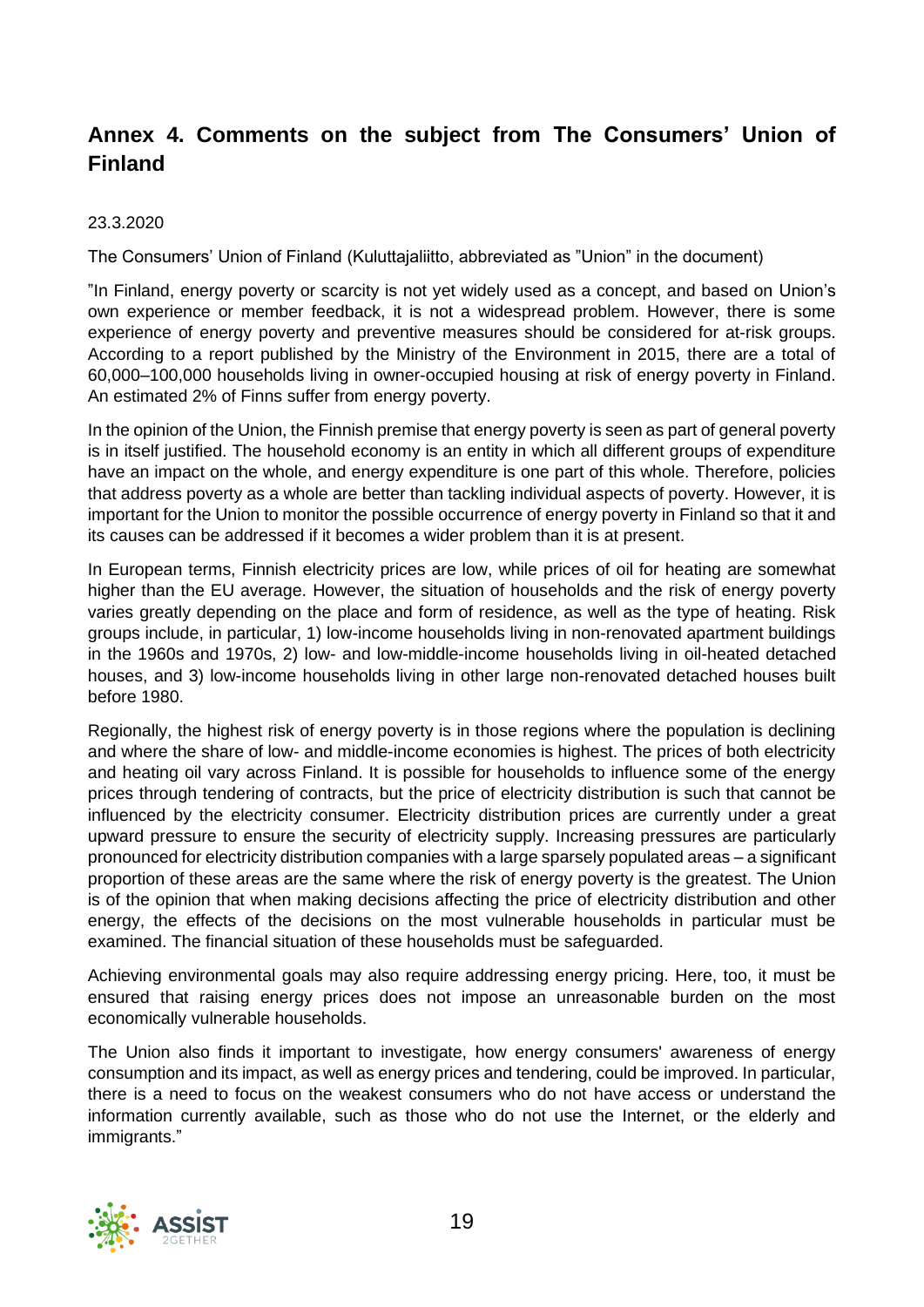#### <span id="page-19-0"></span>**Annex 5. Responses to the questionnaire from Finnish Energy**

#### 27.3.2020

Finnish Energy (Energiateollisuus, abbreviated as "ET" in the document)

#### **Q1: "Is there energy poverty in Finland? What does it mean and whom does it concern?"**

"ET shares the general view that energy poverty occurs in Finland as part of other poverty, not separately.

Finland has a comprehensive social security system, which must continue to be the primary financial support for those experiencing poverty.

In Finland, the total price of electricity (including energy, distribution fees and taxes) for consumers is still one the cheapest in Europe in relation to purchasing power. The share of electricity expenditure in an average household expenditure has remained moderate.

The share of energy is determined in competitive markets. Finland is part of the European, efficiently functioning energy market, and the Finnish retail electricity market is highly competitive. This situation should be maintained. All policy measures must be targeted in such a way as to ensure the competitiveness of Finnish energy production, the efficient operation of the market and the equal treatment of market participants. Energy poverty must not be tackled by means that jeopardize the efficient functioning of the market.

The role of distribution pricing is emphasized in the public debate. On average, however, distribution accounts for only about a third of households' total electricity bills. Due to the pricing structure (basic fee), the share of distributon is relatively high for customers who use little electricity (holiday homes). However, in terms of euros paid, the costs are reasonable. A more significant factor than the price level (as such) behind the distribution price debate is the recent price increases. The situation stabilizes when the security of supply investments required by the law have been made.

Energy taxation must be developed as a whole and necessary measures to combat climate change must be taken into account. The basis of energy taxation in heating, industry and transport will flee in the next decade as fossil fuels are phased out. The entire energy system is undergoing a major transformation and technological development. The importance of electrification is growing. As part of the overall tax reform, the development needs and direction of electricity taxation must also be carefully considered. The government of Prime Minister Marin has rightly decided to reduce the electricity tax on industry. It should also be noted that household electricity taxes have risen sharply over the last decade. This, too, needs to be addressed."

#### **Q2: "Will energy poverty or scarcity or its threat be met in your work, work or personal life? How? How could these people be helped?"**

"ET has drawn up general terms and conditions, which have been negotiated with the authorities and the content is based on existing legislation. Regarding electricity supply disconnection, the operating methods as such that customers are given sufficient (3-4 months) time to find out their possibilities for paying the bills and getting support with their financial situation. Disconnections have been delayed for social reasons or during winter months. The customer will be sent several reminders of overdue invoices before disconnection, and the disconnection warning sent to the consumer includes advise on how to proceed in order to exercise consumer rights and the consumer is guided towards finding advice and payment options and contacting Kela to seek economic assistance.